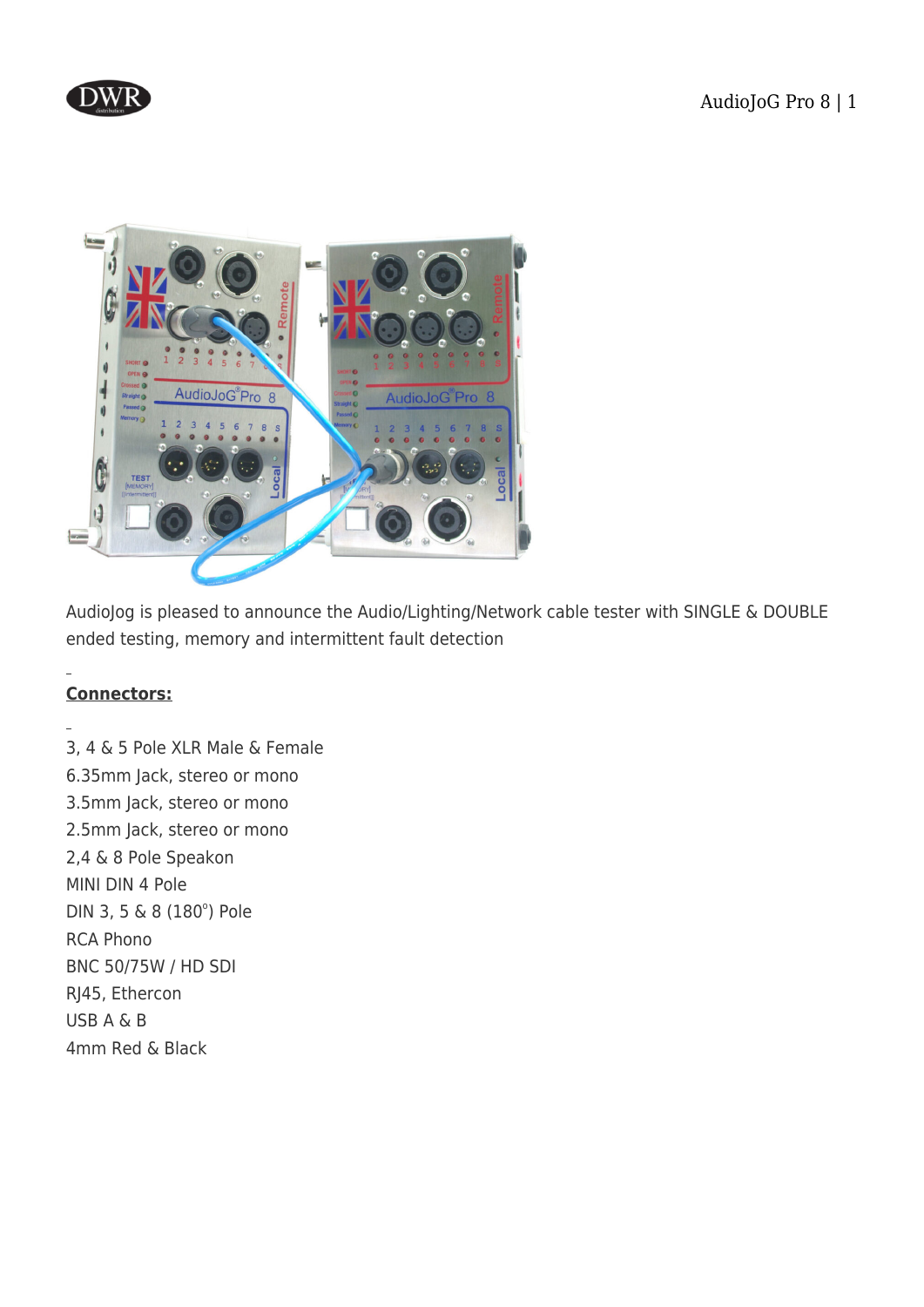



### **Features:**

There are 2 rows of 9 LED's corresponding to each of the possible connector pins and one for the screen (or ground) connection. As each pin is activated, the LED's indicate all connections associated with that pin, so that short, open and crossed circuits can be easily found. The LED's also show the possibility of high resistance or leakage connections. 2 LED's indicate a good digital network connection, either Straight through, or Crossed over.



#### **Memory Option:**

There are 6 LED's indicating the state of the MEMORY.

If the MEMORY LED is on, then AudioJoG Pro 8 automatically scans all the connections and compares against information held with just one press of the test button.

MEMORY works in single and double ended test modes..

INTERMITTENT fault detection uses the memory to continuously test the cable until a fault is found.